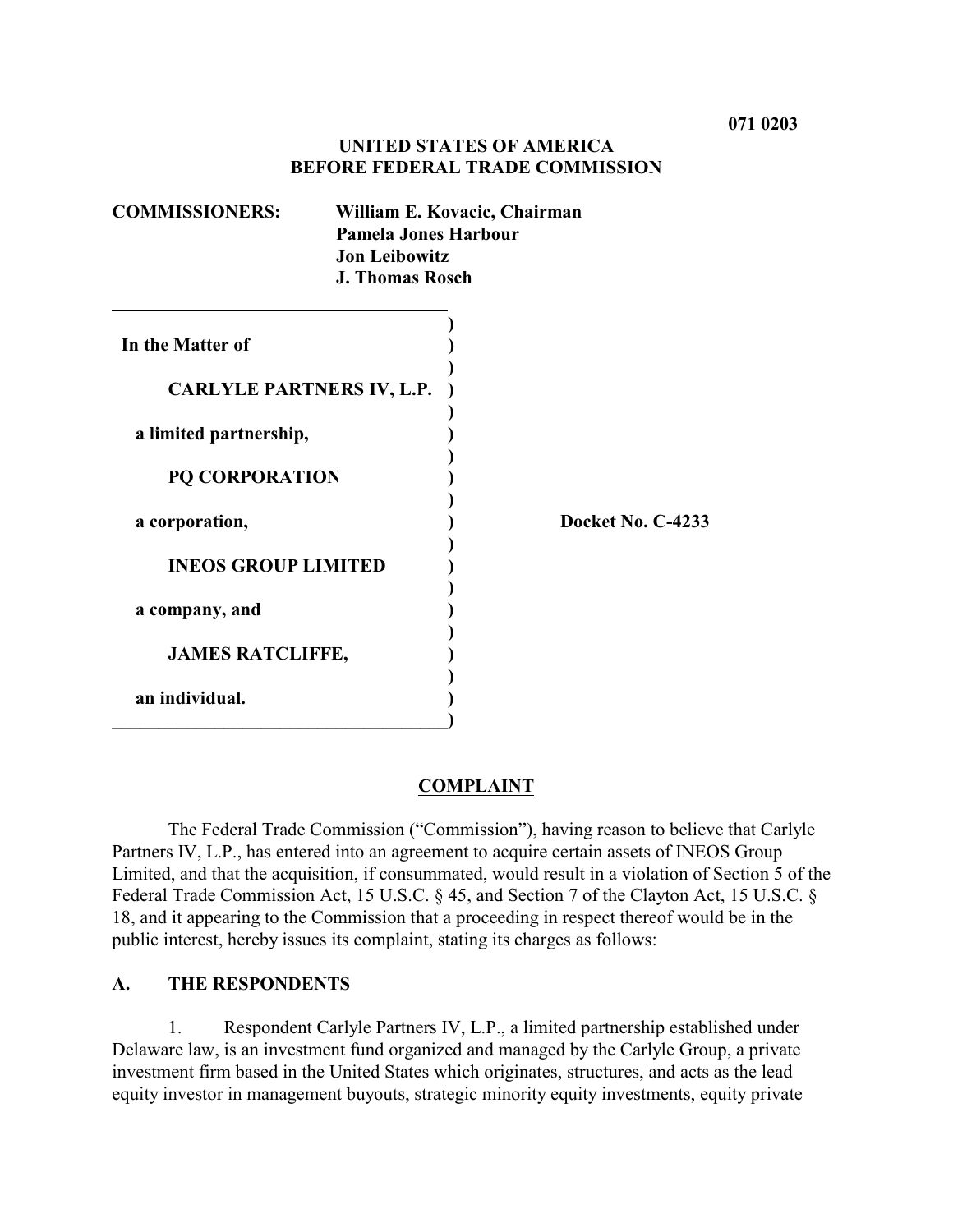placements, consolidations and other strategic investments. Carlyle Group has its principal place of business and offices located at 1001 Pennsylvania Avenue, N.W., Washington, D.C., 20004- 2505.

2. Respondent PQ Corporation is a corporation organized, existing and doing business under and by virtue of the laws of Pennsylvania, with its office and principal place of business located at P.O. Box 840, Valley Forge, Pennsylvania, 19482-0840. Carlyle acquired PQ on July 30, 2007, for approximately \$1.5 billion. PQ manufactures sodium silicate and sodium silicate derivatives worldwide. PQ owns ten sodium silicate manufacturing facilities in the United States.

3. Respondent INEOS Group Limited is a company organized, existing and doing business under and by virtue of the laws of England and Wales, with its office and principal place of business located at Hawkslease, Chapel Lane, Lyndhurst, Hampshire, S043 7FG, United Kingdom. INEOS Group Limited is a global manufacturer of specialty and intermediate chemicals. INEOS Silicas, a wholly owned business of INEOS Group Limited, manufactures sodium silicate and sodium silicate derivatives worldwide. INEOS Silicas operates one sodium silicate manufacturing facility in the United States, located at Joliet, Illinois.

4. Respondent James Ratcliffe is an individual, with an office and principal place of business located at Hawkslease, Chapel Lane, Lyndhurst, Hampshire, S043 7FG, United Kingdom. James Ratcliffe is the controlling shareholder of INEOS Group Limited.

5. At all times relevant herein, Respondents Carlyle, PQ and INEOS have been and are now engaged in commerce, as "commerce" is defined in Section 1 of the Clayton Act, 15 U.S.C. § 12, and are corporations or partnerships whose business is in or affecting commerce as "commerce" is defined in Section 4 of the Federal Trade Commission Act, 15 U.S.C. § 44.

# **B. THE PROPOSED ACQUISITIONS**

6. On October 11, 2007, Carlyle and INEOS entered into an agreement whereby Carlyle will acquire the U.S. silicas assets of INEOS and certain INEOS foreign silicas assets for \$292 million in cash, of which \$60 million will be allocated to the purchase of the U.S. silicas assets. As partial consideration for the sale, Ratcliffe will also acquire 1,928,295 newly-issued shares of Class B common stock of the combined company, valued at \$192.8 million. After the transaction, the new entity will be operated as a joint venture. Carlyle and INEOS will own about 54% and 36% of the combined entity, respectively, with the remaining 10% owned by joint venture management.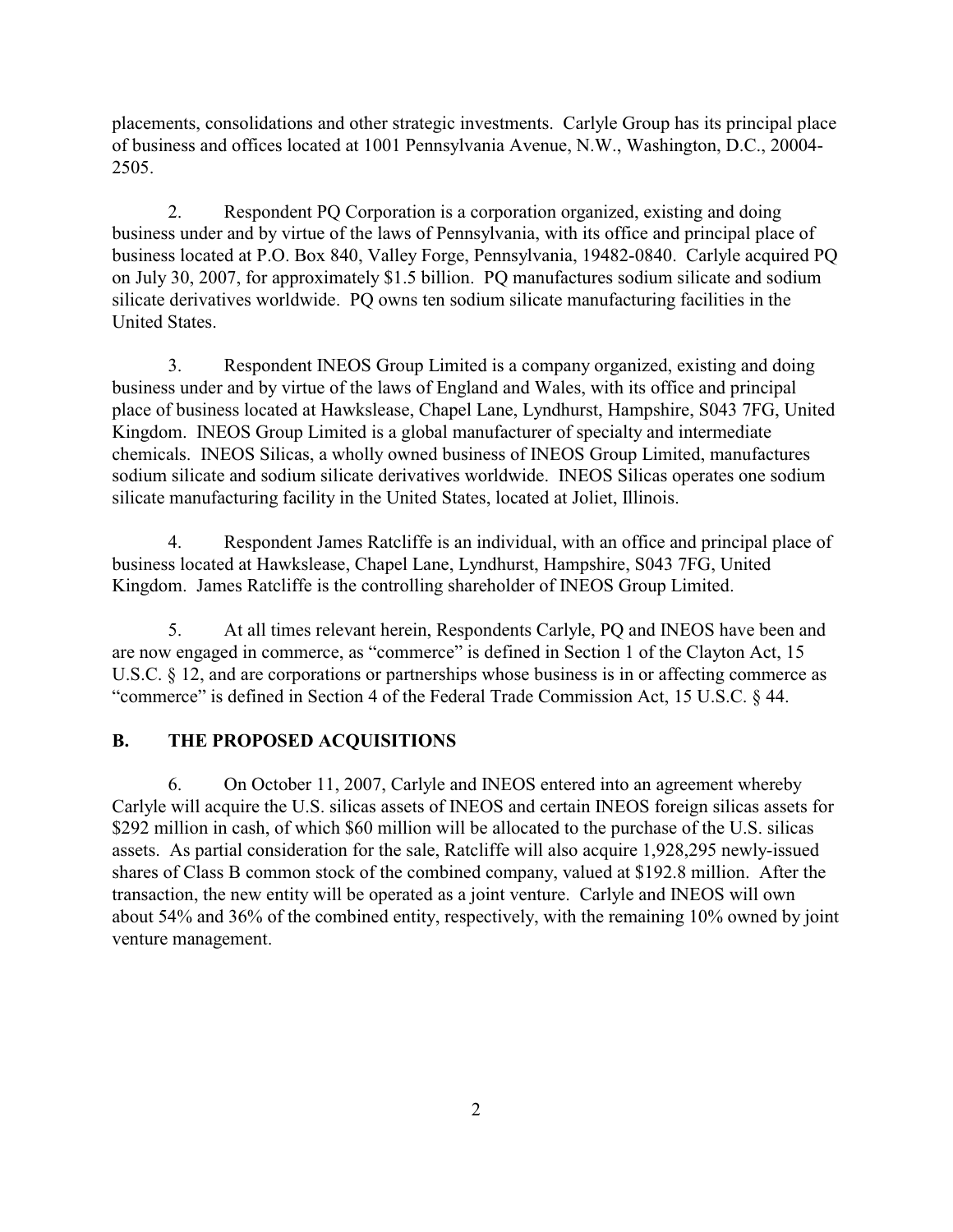# **C. RELEVANT MARKET**

7. The relevant line of commerce in which to analyze the effects of PQ's proposed acquisition of INEOS is the manufacture, marketing and sale of sodium silicate.

8. Sodium silicate is a stable, organic, environmentally friendly compound characterized by large surface area and variable pore sizes. Sodium silicate has a variety of direct uses and is also consumed in the production of downstream silicate derivatives, also referred to as silicas. The two largest direct end uses for sodium silicate are detergents and the pulp and paper industry. Detergents also represent the largest market for downstream sodium silicate derivatives, where sodium silicate is a key raw material in detergent zeolites production.

 9. At prevailing relative prices, there is no close substitute for sodium silicate in any of its significant uses. As a result, a small but significant and non-transitory increase in the price of sodium silicate would not lead to a significant reduction in consumption of sodium silicate in any of its significant uses.

10. The relevant geographic market in which to analyze the effects of Carlyle's acquisition of PQ is the Midwest United States. Sodium silicate, which is almost always sold in the United States in aqueous solution form that is about 65% water, exhibits strong regional markets because of high transportation costs relative to the value of the product. The effective shipping radius from any given plant is about 300 miles. There are virtually no shipments of sodium silicate into the Midwest United States from outside of that region.

#### **D. MARKET STRUCTURE**

11. The Midwest U.S. market for sodium silicate is highly concentrated, with only four competitors. The competitors are PQ Corporation, Occidental Chemical Corporation, INEOS Group Limited, and W.R. Grace & Company. The acquisition would reduce the number of competitors from four to three, and would combine the largest competitor PQ with the third largest competitor INEOS, with 50% and 12% market shares as measured by plant capacity, respectively. The Herfindahl-Hirschman Index in this market would increase by 1181, to 4674.

12. INEOS has one U.S. sodium silicate plant located in Joliet, Illinois.

13. PQ has four U.S. sodium silicate plants within a 300 mile radius of INEOS' Joliet, Illinois, plant, located respectively in Gurnee, Illinois; St. Louis, Missouri; Utica, Illinois; and Jeffersonville, Indiana.

14. Occidental Chemical Corporation has two sodium silicate plants within a 300 mile radius of INEOS' Joliet, Illinois, plant, located respectively in Cincinnati, Ohio, and Chicago, Illinois.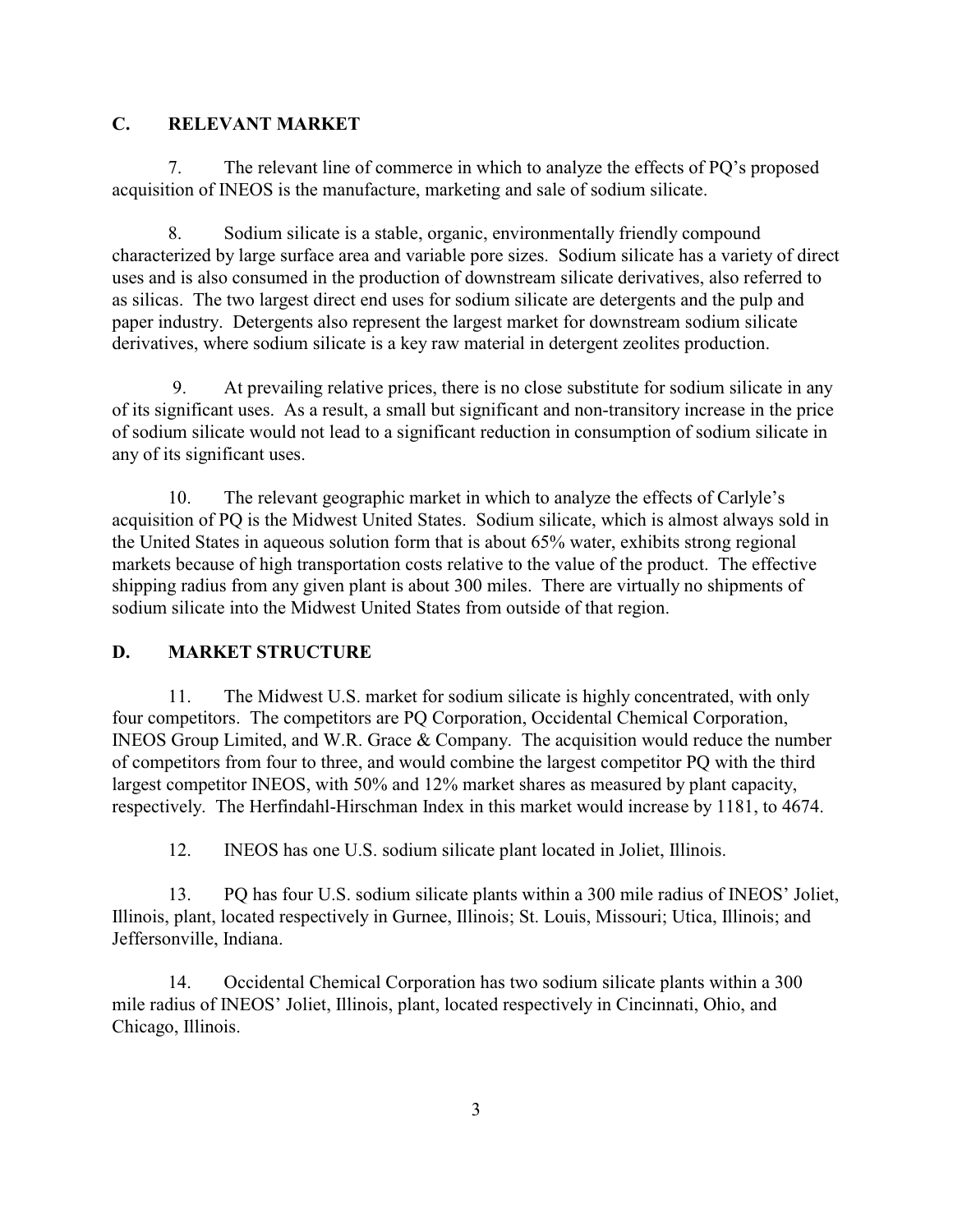15. W.R. Grace & Company has one sodium silicate plant within a 300 miles radius of INEOS' Joliet plant, located in East Chicago, Indiana.

# **E. CONDITIONS OF ENTRY**

16. *De novo* entry or fringe expansion into the relevant market would require a substantial sunk investment and a significant period of time, such that new entry would be neither timely, likely, nor sufficient.

17. The minimum viable scale for a sodium silicate production facility using prevailing technology is high relative to market size. Construction of such a facility requires a large expenditure. A facility built to produce sodium silicate has no other potential use, and therefore the substantial expenditure required to build the facility would be lost if the entrant subsequently exited the market. Because of the preceding conditions, entry would be unlikely to deter or defeat anticompetitive behavior. In any case, entry would take longer than two years.

# **F. MARKET CHARACTERISTICS THAT FACILITATE COORDINATED INTERACTION**

18. The characteristics of the market for sodium silicate facilitate coordinated interaction among producers, to the detriment of the purchasers of this product. Among such characteristics are:

- a. The Midwest U.S. market for sodium silicate is highly concentrated;
- b. Sodium silicate is a homogeneous product that is purchased primarily on the basis of price;
- c. Reliable pricing information is available from customers, and from PQ, the market leader, due to PQ's practice of publicly announcing price increases; and
- d. There is a high level of mutual interdependence among producers.